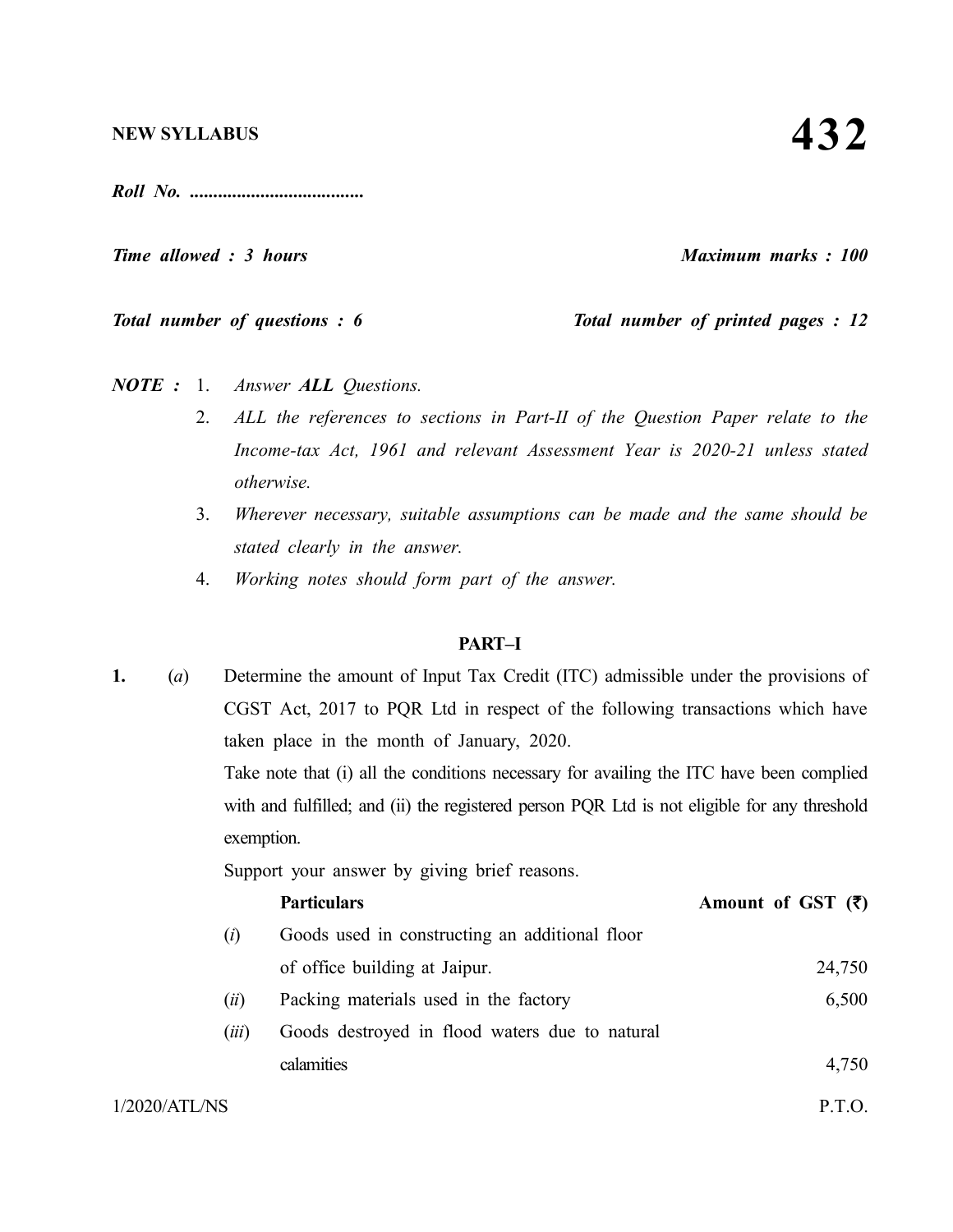|                                                                                                                                                                                            | (iv)                                                                       | Paper purchased for computers printing and for                               |                                |  |
|--------------------------------------------------------------------------------------------------------------------------------------------------------------------------------------------|----------------------------------------------------------------------------|------------------------------------------------------------------------------|--------------------------------|--|
|                                                                                                                                                                                            |                                                                            | photocopying machine used in Administrative Office                           | 1,250                          |  |
|                                                                                                                                                                                            | (v)                                                                        | Inputs used for tests or for quality control check                           | 15,600                         |  |
|                                                                                                                                                                                            |                                                                            |                                                                              | $(5 \text{ marks})$            |  |
| Romeo Small Finance Bank Ltd is engaged in providing financial related services and<br>(b)<br>of various types of loan facilities to its constituents, furnishes the following information |                                                                            |                                                                              |                                |  |
|                                                                                                                                                                                            |                                                                            |                                                                              |                                |  |
| relating to various services provided and the gross amount received during the month                                                                                                       |                                                                            |                                                                              |                                |  |
|                                                                                                                                                                                            |                                                                            | of December, 2019.                                                           |                                |  |
|                                                                                                                                                                                            |                                                                            | Particulars of service                                                       | Amount $(\bar{\zeta}$ in lacs) |  |
|                                                                                                                                                                                            | (1)                                                                        | Commission received for debt collection service                              | 10                             |  |
|                                                                                                                                                                                            | (2)                                                                        | Discount earned on bills discounted                                          | 3                              |  |
|                                                                                                                                                                                            | (3)                                                                        | Penal interest recovered from the customers for the delay                    |                                |  |
|                                                                                                                                                                                            |                                                                            | in payment of loan EMIs/Dues                                                 | $\overline{2}$                 |  |
|                                                                                                                                                                                            | (4)                                                                        | Commissioner received for service rendered to Government                     |                                |  |
|                                                                                                                                                                                            |                                                                            | for the collection of taxes                                                  | 5                              |  |
|                                                                                                                                                                                            | (5)                                                                        | Interest earned on reverse repo transaction                                  | 10                             |  |
|                                                                                                                                                                                            | (6)                                                                        | Service to merchants accepting credit/debit card payments                    |                                |  |
|                                                                                                                                                                                            |                                                                            | using point of sale (POS) machine of Bank. (In 30% cases,                    |                                |  |
|                                                                                                                                                                                            |                                                                            | the amount per transaction was up to $\bar{\tau}$ 1,800 while in the         |                                |  |
|                                                                                                                                                                                            |                                                                            | other cases, the amount was exceeding $\bar{\tau}$ 2,000)                    | 20                             |  |
|                                                                                                                                                                                            |                                                                            | Compute the value of taxable supply and of the amount of GST payable for the |                                |  |
|                                                                                                                                                                                            | month of December, 2019 of Romeo Small Finance Bank Ltd. Gross amount does |                                                                              |                                |  |
|                                                                                                                                                                                            | not include the amount of GST. Take the Rate of GST as 18%.                |                                                                              |                                |  |

(*5 marks*)

- (*c*) Examine the correctness or otherwise of the following statements in accordance with the provisions of GST Act, 2017 and support your answer by giving brief reasons :
	- (*i*) The composition scheme will not be an optional scheme.
	- (*ii*) A taxable person having same PAN can opt to pay tax under composition scheme by seeking separate registration for branches.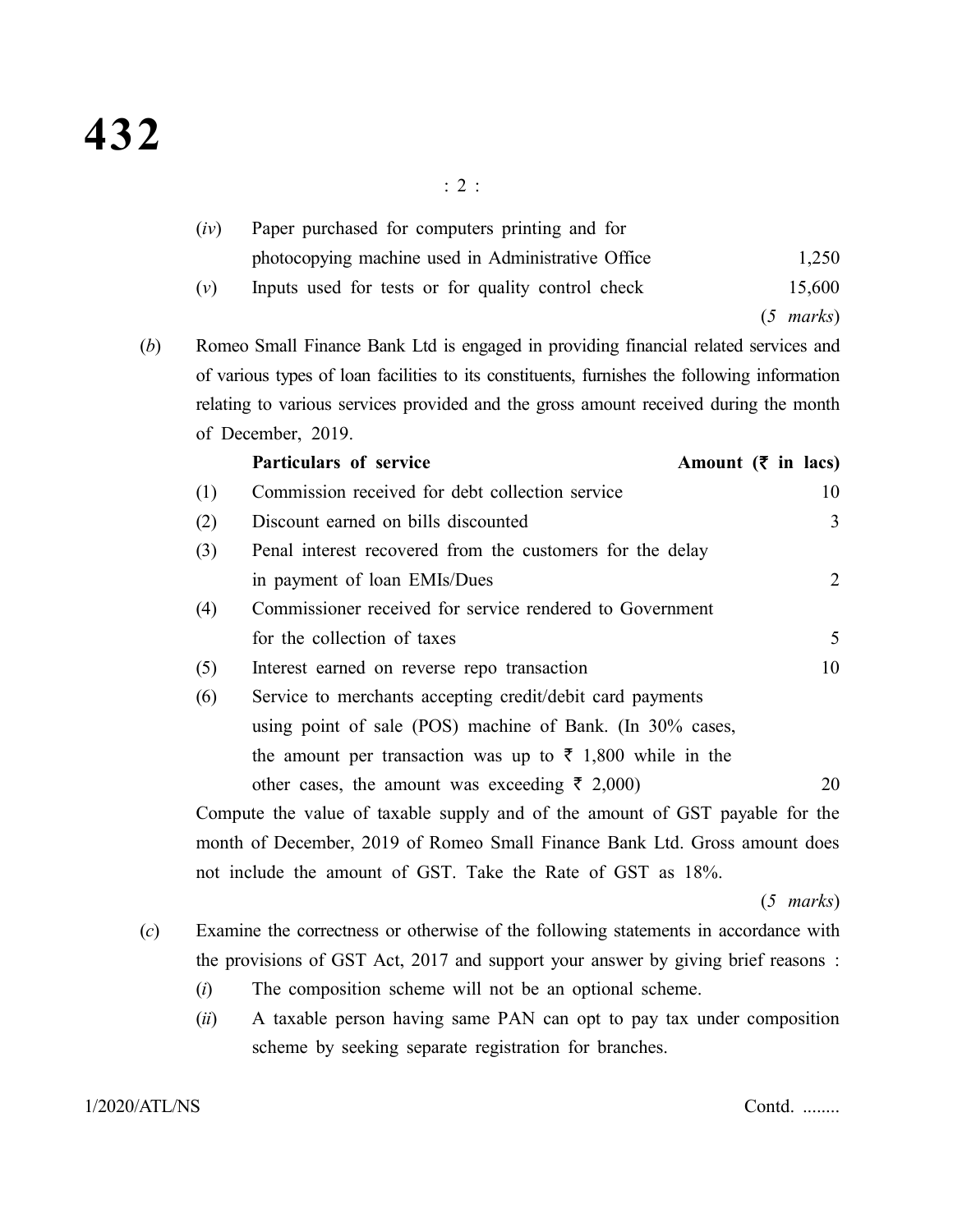- (*iii*) A taxable person will be eligible to opt for composition scheme only for one out of the three or more business verticals.
- (*iv*) Composition scheme can be availed, where the taxable person effects interstate supplies.
- (*v*) Composition tax can be collected from the customers.

(*1×5=5 marks*)

- (*d*) Ram Bharose, intends to start business of supply and selling of the specified goods in Delhi as proprietor. However, he is not able to determine because of the complexity of the provisions of the CGST Act, 2017 as to :
	- (*i*) the classification of the goods proposed to be supplied by him [as the classification of said goods has been contentious]; and
	- (*ii*) the place of supply as the supplies of the said goods is to be made from Delhi to buyer located in New York.

He therefore approached his tax advisor, who advised him to get first registered under the CGST Act and thereafter apply for the advance ruling in respect of these issues as the advance ruling would bring certainty and transparency and would also avoid litigation later.

In this backdrop and the information given, you are required to advise Ram Bharose with respect to the following :

(*i*) Whether he needs to get himself registered first under GST law before applying for the advance ruling ?

(*2 marks*)

(*ii*) Can advance ruling be obtained to determine (a) the classification of the goods proposed to be supplied; (b) the place of supply, where the supplies of said goods is from Delhi to buyers in New York ?

(*3 marks*)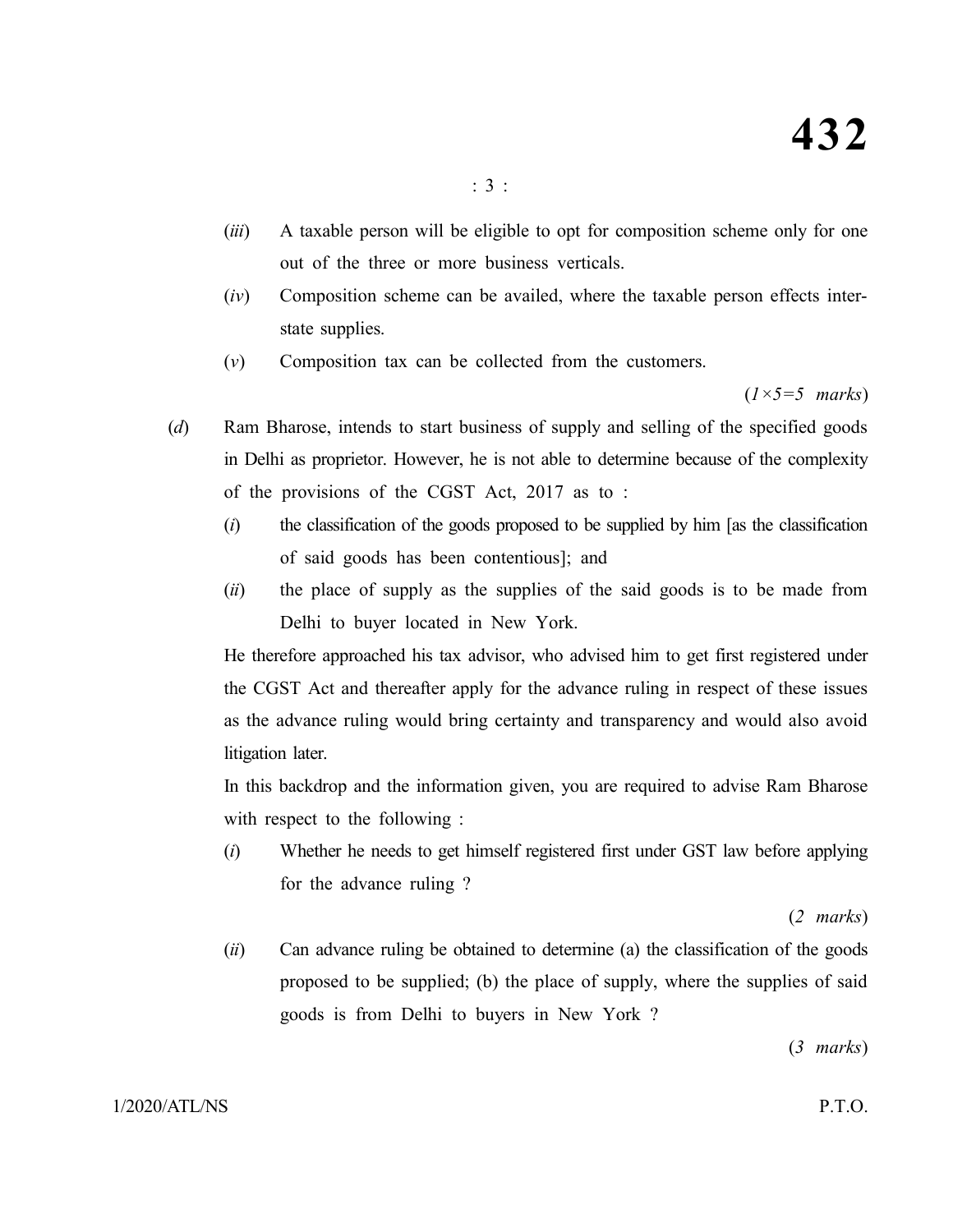# *Attempt all parts of either Q. No. 2 or Q. No. 2A*

**2.** (*a*) PQR Travels Ltd. engaged in providing diversified services of transportation of passengers by various modes provides the details of the various services so provided to the passengers and of the amount collected there against for the month of March, 2020. Service of Transportation of Passengers :

| (1) | by National Waterways                       | $\bar{\xi}$ 40,00,000 |
|-----|---------------------------------------------|-----------------------|
| (2) | by Air conditioned State carriages          | ₹ 30,00,000           |
| (3) | by contract carriages for tourism purposes  | $\bar{\xi}$ 25,00,000 |
| (4) | from Mumbai to Chennai port in a vessel     |                       |
|     | and such service is not for tourism purpose | ₹ 12,00,000           |
| (5) | in Metered Cab                              | $\bar{z}$ 32,50,000   |
| (6) | in Radio Taxis                              | $\bar{\xi}$ 25,00,000 |
| (7) | in Air conditioned contract carriages       | $\bar{\xi}$ 25,00,000 |

Compute the value of the taxable supply of the services and of the amount of GST liability payable thereon by PQR Travels Ltd for March, 2020 by taking the applicable rate of GST at 5%.

(*5 marks*)

(*b*) Anand Kumar, a regular tax payer, filed his return of outward supplies (GSTR-1) for the month of August, 2019 before the due date. Later on, in February, 2020 he discovered certain error in the GSTR-1 return of the month of August, 2019 so filed before the due date and thus intends to correct the GSTR-1 and consults you to seek an opinion.

You are required to advise as to the suitable course of action to be taken according to statutory provisions contained under the CGST Act, 2017 so as to enable him to rectify the error so noticed in the already filed GSTR-1 return of the month of August, 2019.

(*5 marks*)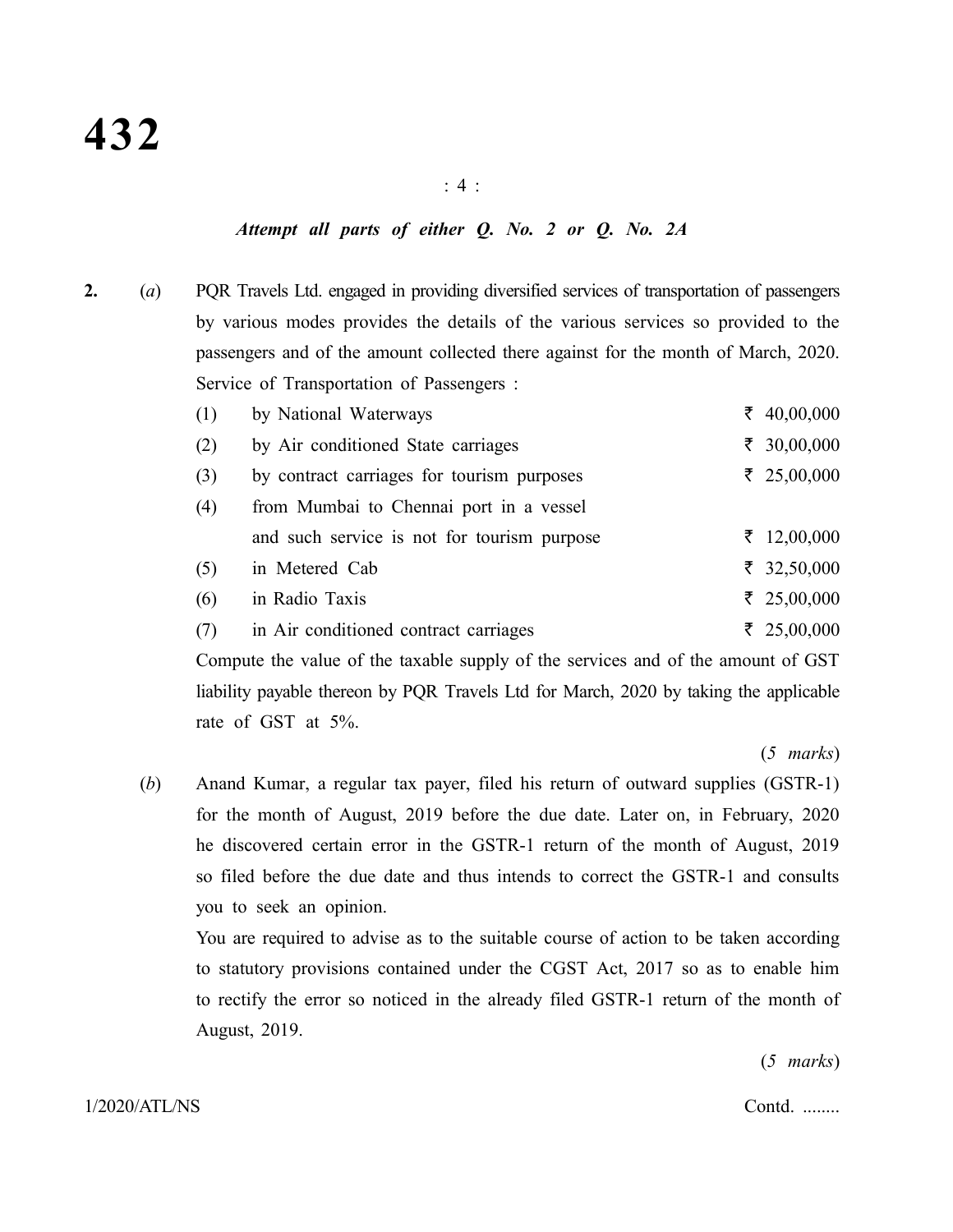(*c*) Radhey Gobind & Co engaged in the wholesale business particularly dealing in the product of which supply was exempt from tax under GST. Subsequently, tax was imposed on the sale of the product by a notification issued from 01-10-2019. Radhey Gobind  $\&$  Co continued to sell the product without making any change in the selling price of the product. Later, in the month of March, 2020 they realised that because of no change in the selling price, they had paid higher quantum of tax and therefore decided to file an application for refund claim by stating that there was no change in the price before and after imposition of tax and hence the burden of tax had not been passed on to the buyer.

Discuss and explain in the context of provisions of the CGST Act, 2017 supported with a decided case law, if any, whether the stand taken for refund claim by Radhey Gobind & Co shall be acceptable.

(*5 marks*)

(*d*) A show cause notice (SCN) indicating various discrepancies was issued by the proper officer to a registered person. However, the registered person despite opportunity given, failed to give satisfactory explanation and reply relating to the shortcomings indicated in the SCN.

In this backdrop, state as per provisions of the CGST Act, 2017 what actions now against the registered person may be taken by the proper officer ?

(*5 marks*)

# *OR (Alternate question to Q. No. 2)*

**2A.** (*i*) Destiny Advertising Agency, Ahemdabad supplying services to different customers for making booking of advertisements in different media, provides the following details and of the amounts charged there against for the month of January, 2020 :

|     | <b>Particulars</b>                  | Amount $(\bar{\zeta}$ Lakh) |
|-----|-------------------------------------|-----------------------------|
| (1) | Aerial advertising                  |                             |
| (2) | Sale of time slot for advertisement |                             |
|     | to be broadcast on television       | 12                          |
|     |                                     |                             |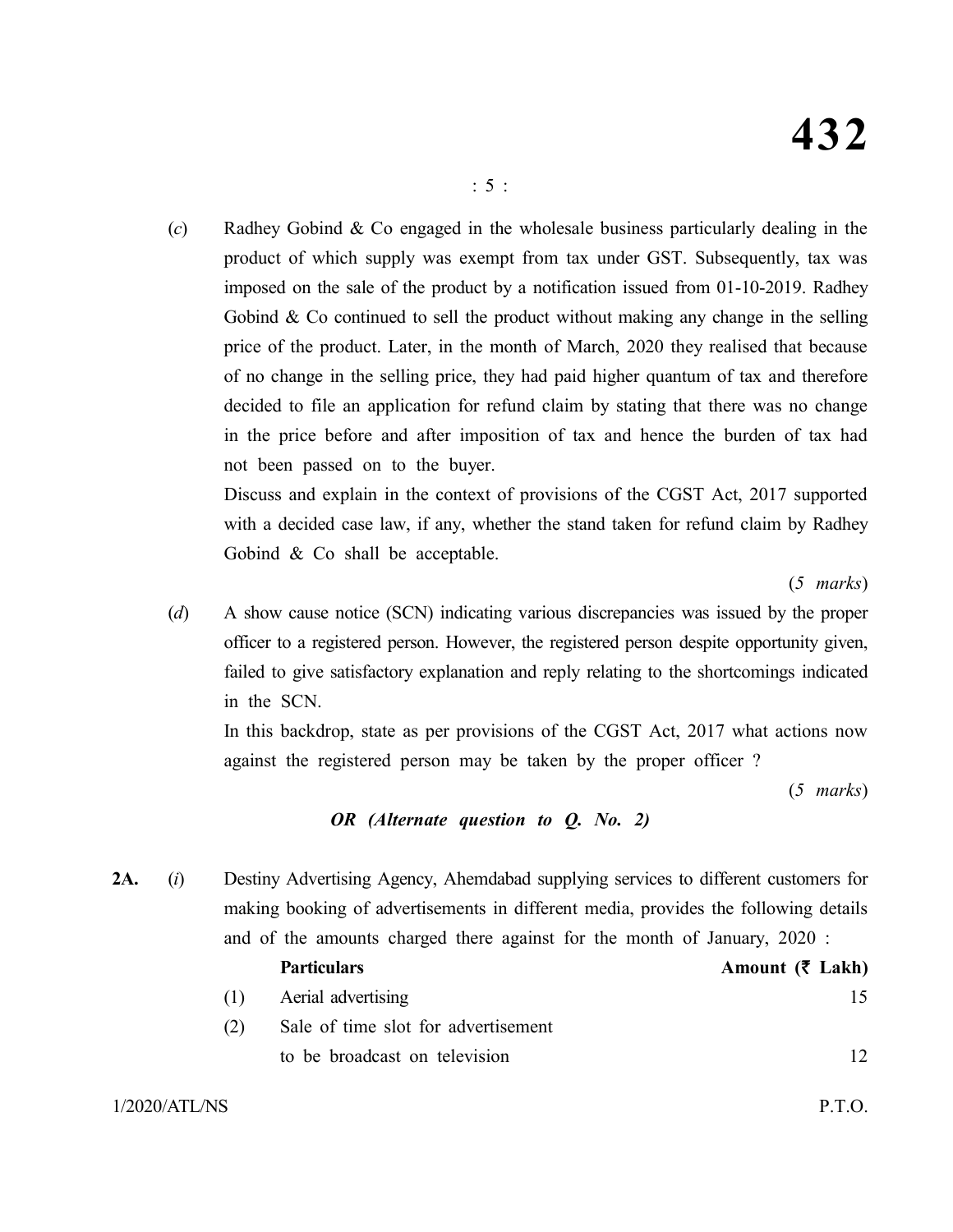| (3) | Advertisement via banner at public places      |  |   |
|-----|------------------------------------------------|--|---|
| (4) | Sale of time slot for advertisement            |  |   |
|     | on FM Radio/98 Radio Mirchi                    |  |   |
| (5) | Advertisements in Dainik Bhaskar newspaper     |  | 9 |
| (6) | Advertisement on cover and back pages of books |  |   |
|     |                                                |  |   |

Compute the taxable value of the services and of the amount of GST payable. Take the rate of GST in print media of 5% and in other cases of 18%. All amounts given are exclusive of GST. Ignore the threshold limit.

(*5 marks*)

(*ii*) Trident Beauty Cosmetics Ltd operating multiple wholesale outlets of cosmetic products in different suburbs in Mumbai, Maharashtra received an order worth  $\bar{\tau}$  3,54,000 (inclusive of GST leviable  $\omega$  18%) for supply of different cosmetic products from Prasanna Cosmetics Store of Delhi. Trident Beauty Cosmetics Ltd while checking the stocks found that order worth  $\bar{\tau}$  1,18,000 can be fulfilled from the company's Dadar (Mumbai) store and remaining goods worth  $\bar{\tau}$  2,36,000 can be supplied from its Malad (Mumbai) store. Both the stores were instructed to issue separate invoices for the goods supplied and sent by them to Prasanna Cosmetics Store of Delhi. The goods are required to be transported to Delhi in a single conveyance owned by Radhey Transport Carriers of Dadar (Mumbai).

You are required to advise Trident Beauty Cosmetics Ltd as per provision under the CGST Act, 2017 with regard to issuance of e-way bill/ $(s)$ .

(*5 marks*)

(*iii*) A show cause notice (SCN) under section 73(1) of the CGST Act, 2017 is being proposed to be issued to Evergreen Farm Technologies Pvt. Ltd on 31.07.2023 on account of short payment of tax during the period between 1.7.2019 and 31.12.2019. Evergreen Farm Technologies Pvt. Ltd contends that the show cause notice so proposed to be issued on 31.07.2023 is time barred in law and is thus a bad notice. You are required to examine the technical veracity of the contention of Evergreen Farm Technologies Pvt. Ltd as per CGST Act, 2017.

(*5 marks*)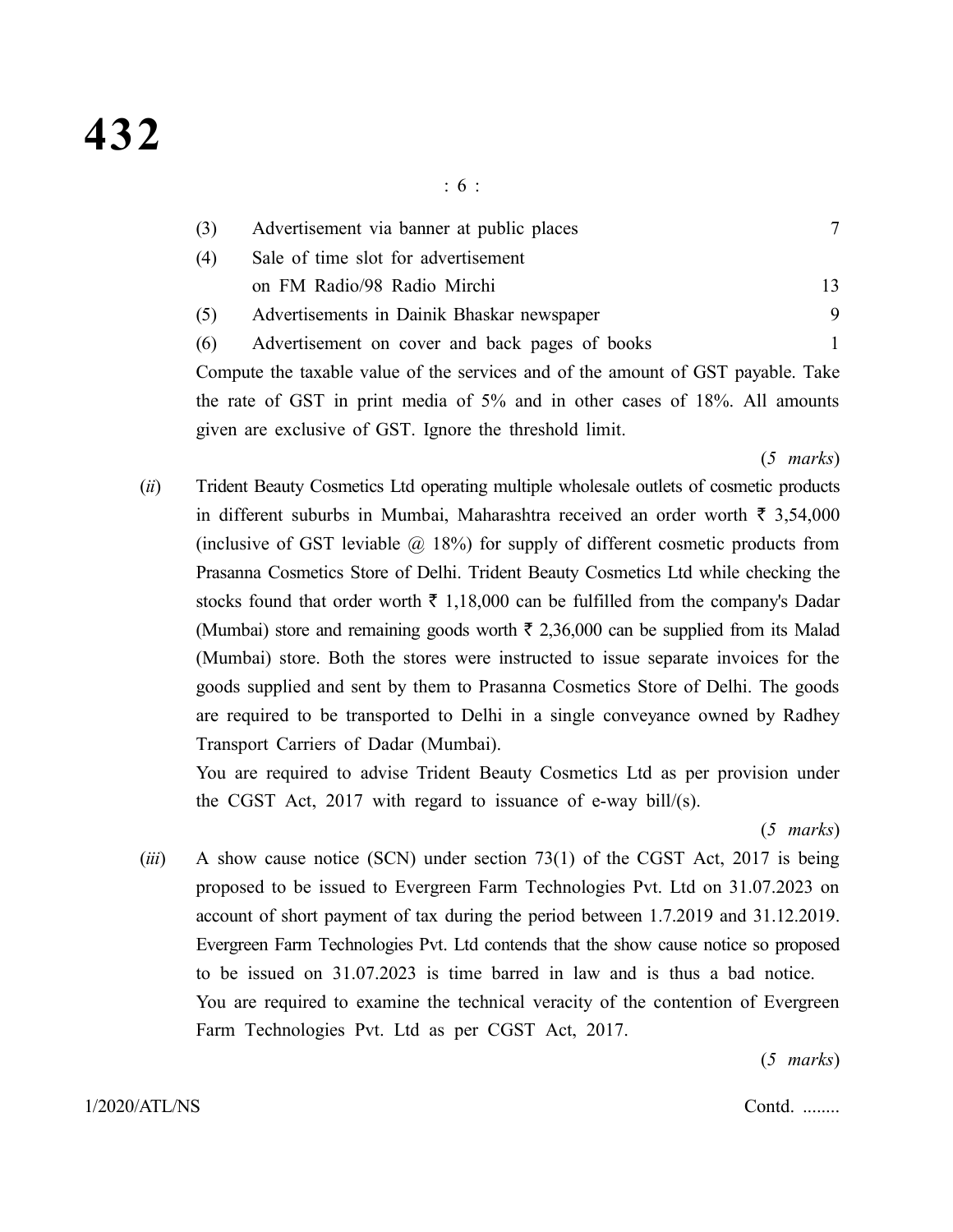(*iv*) When can Summary Assessment order be made by the proper Officer under the provisions of the CGST Act, 2017 ? Can such an order be requested to be withdrawn and if yes, then how and before which authority ?

(*5 marks*)

- **3.** (*a*) Examine by giving reasons in brief in the context of provisions contained under the CGST Act, 2017 as to taxability or otherwise of the following independent supply of services :
	- (*i*) Tejas & Co of Delhi a tour operator provided services to Robert, a foreign tourist resident of UK for his tour conducted in Rajasthan and Agra for a sum of  $\bar{\tau}$  2,50,000 and of Jammu Kashmir for a sum of  $\bar{\tau}$  1,00,000 and received the total amount of  $\bar{\tau}$  3,50,000.
	- (*ii*) Ms. Purnima acts as a Team Manager for Indian Sports League (ISL) a recognized sports body. She was contracted by a Multi Brand Retail Company to act as Manager for a Tennis tournament organized by them and was paid an amount of  $\bar{\tau}$  5,00,000.

(*4 marks*)

(*b*) Determine the time of supply (TOS) by giving reason in brief in each of the following cases in accordance with the provisions in CGST Act, 2017 :

| No. | Date of    | Date of        | Date of receipt of payments     |
|-----|------------|----------------|---------------------------------|
|     | completion | <b>Invoice</b> |                                 |
|     | of service |                |                                 |
| 1.  | 16.07.2019 | 21.07.2019     | 26.08.2019                      |
| 2.  | 16.08.2019 | 11.09.2019     | 01.09.2019                      |
| 3.  | 16.09.2019 | 11.10.2019     | Part payment on 01.10.2019      |
|     |            |                | Remaining payment on 26.10.2019 |
| 4.  | 16.10.2019 | 11.11.2019     | Part payment on 12.11.2019      |
|     |            |                | Remaining payment on 15.11.2019 |

(*4 marks*)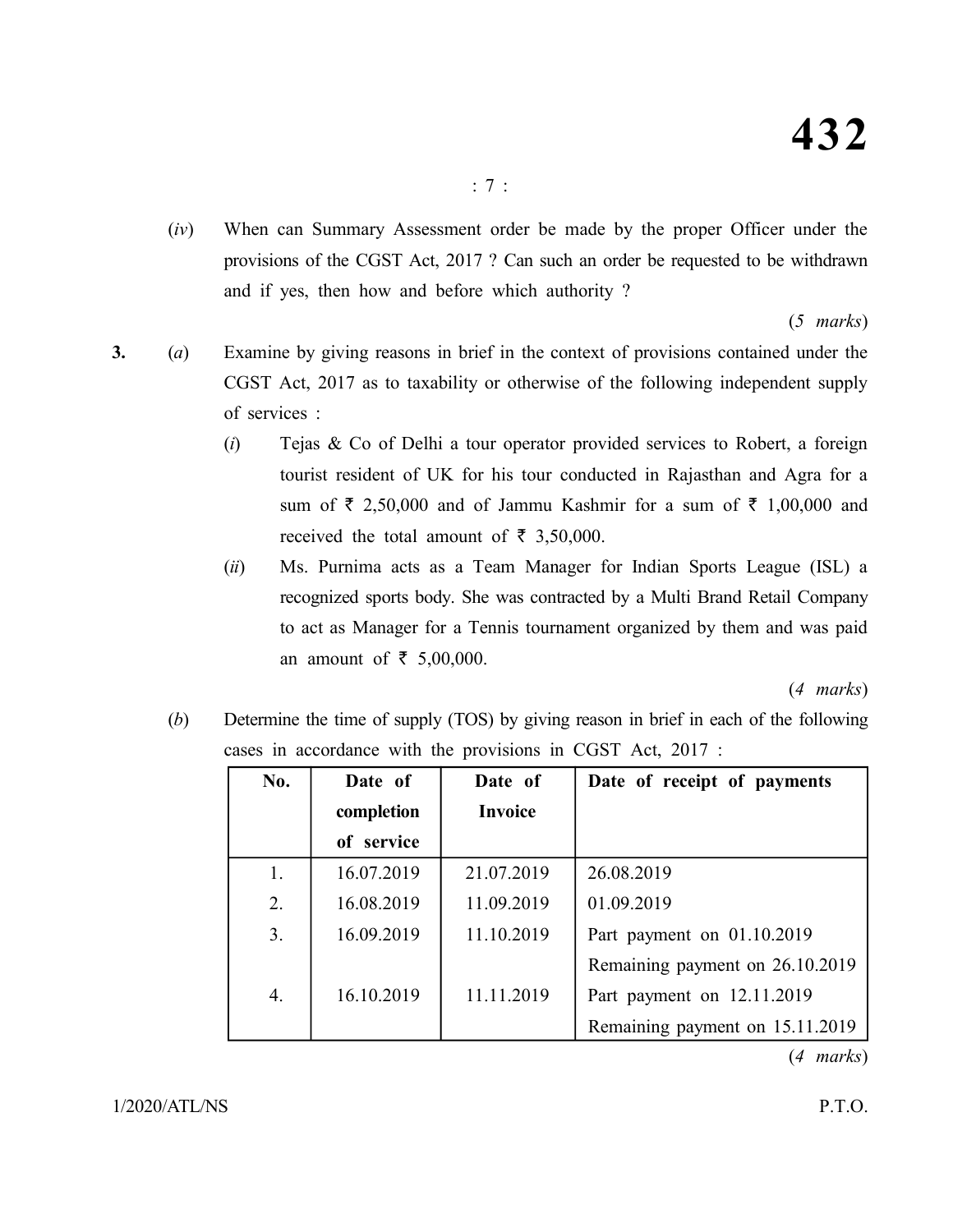# **432**

(*c*) Ram Avtar resident of Nagpur has entered into a roll over contract approached NDMC Bank Ltd on 12-01-2020 for selling US \$ 4,50,000 at the rate of  $\bar{\tau}$  75 per USD. RBI reference rate on 12-01-2020 was  $\bar{\tau}$  76 and the rate of exchange declared by CBEC for the day was  $\bar{\tau}$  76.50 per USD. Calculate the value of taxable supply by explaining in brief the provisions of CGST Act, 2017 and rules framed thereunder.

(*4 marks*)

(*d*) Discuss and explain in brief the provisions relating to refund of the amount of advance tax deposited by a casual taxable person under section 27(2) of the CGST Act, 2017.

(*4 marks*)

(*e*) The proper officer under the CGST Act, 2017 can authorize arrest of any person under section 69 of the CGST Act, 2017. State all those situations when the proper officer can authorize arrest of any person.

#### (*4 marks*)

- **4.** (*a*) Ram Ratan who has imported a machine from UK in India provides the following information and details relating to such machine and requests you to compute the assessable value and of the total amount of payable Custom duty and other taxes to be levied :
	- (*i*) FOB value of machine 8,000 UK Pounds
	- (*ii*) Air Freight paid 2500 UK Pounds
	- (*iii*) Design and development charges paid in UK 500 UK Pounds
	- (*iv*) Commission payable to local agent @ 2% of FOB in INR
	- (*v*) Date of bill of entry 24.10.2019 (Rate BCD 20%, Exchange rate as notified by CBIC  $\bar{\tau}$  120 per UK Pound)
	- (*vi*) Date of entry inward 20.10.2019 (Rate BCD 18%, Exchange rate as notified by CBIC  $\bar{\tau}$  115 per UK Pound)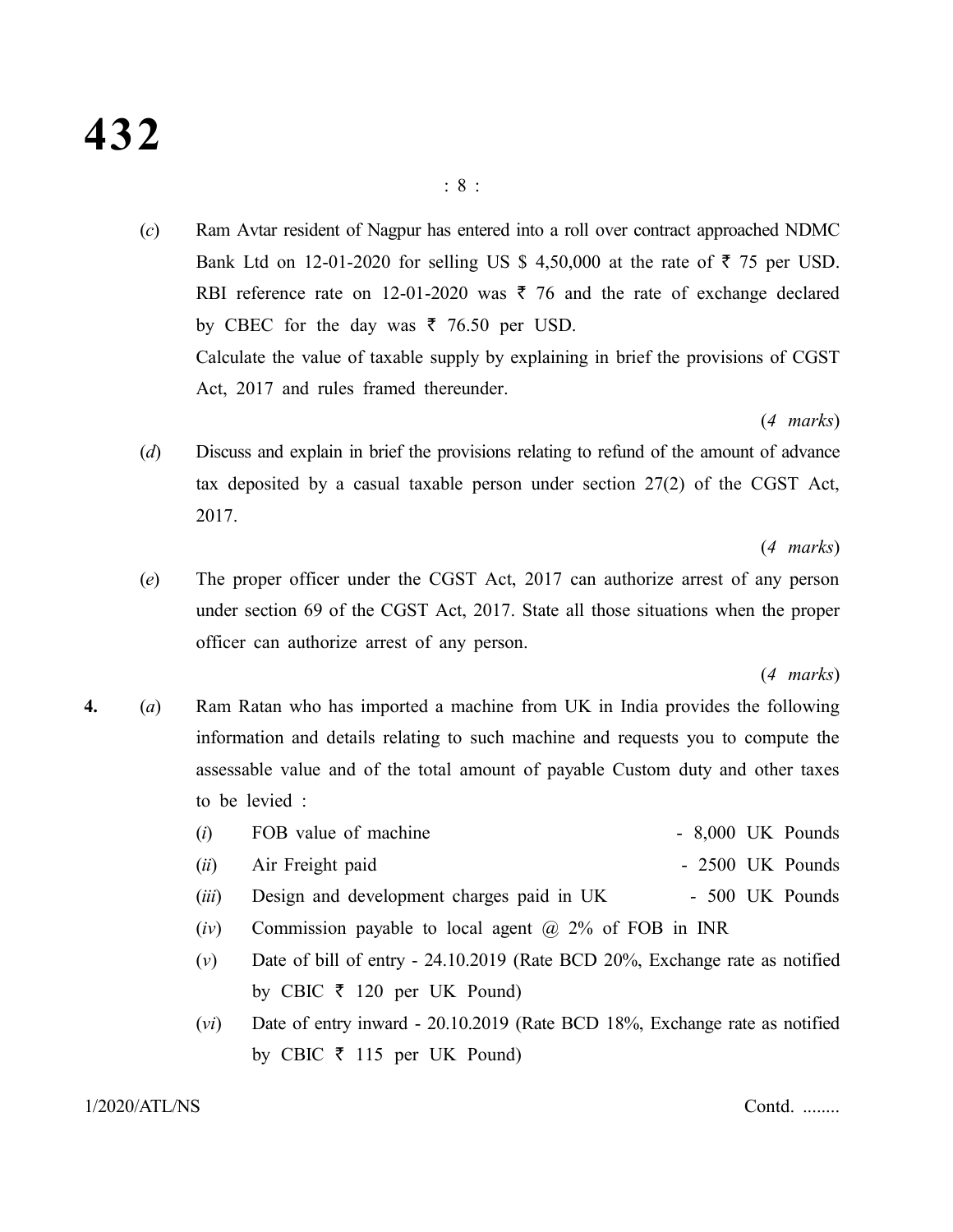(*vii*) Integrated tax payable @ 12%

- (*viii*) GST Compensation Cess Nil
- (*ix*) Insurance charges actually paid but details not available.

(*6 marks*)

(*b*) Specify all those conditions which are required to be satisfied for imposing countervailing duty on the subsidized articles as specified in section 9 of the Customs Tariff Act, 1962.

(*4 marks*)

# **PART–II**

- **5.** (*a*) Chetan Lal had borrowed on Hundi a sum of  $\bar{\tau}$  25,000 by way of a bearer cheque on 11.09.2019 and repaid the same with interest in total amounting to  $\bar{\tau}$  30,000 by account payee cheque on 12.12.2019. The Assessing Officer (AO) had issued a show cause notice to treat the amount borrowed by Chetan Lal on Hundi as income chargeable to tax during the previous year ended on 31-03-2020. Chetan Lal seeks your opinion as to the correctness of the action of the AO. (*3 marks*)
	- (*b*) The concept of Permanent Establishment is important in determining the tax implications of cross border transactions. Examine the significance thereof (PE), when such transactions are governed by Double Taxation Avoidance Agreements (DTAA).

(*3 marks*)

(*c*) How and when a unilateral Advance Pricing Agreement (APA) entered into can be converted into a bilateral APA ?

(*3 marks*)

(*d*) What is the legislative intent/objective of bringing into existence the provisions relating to transfer pricing in relation to international transactions ? Explain the statement in the context of Income Tax Act, 1961.

(*3 marks*)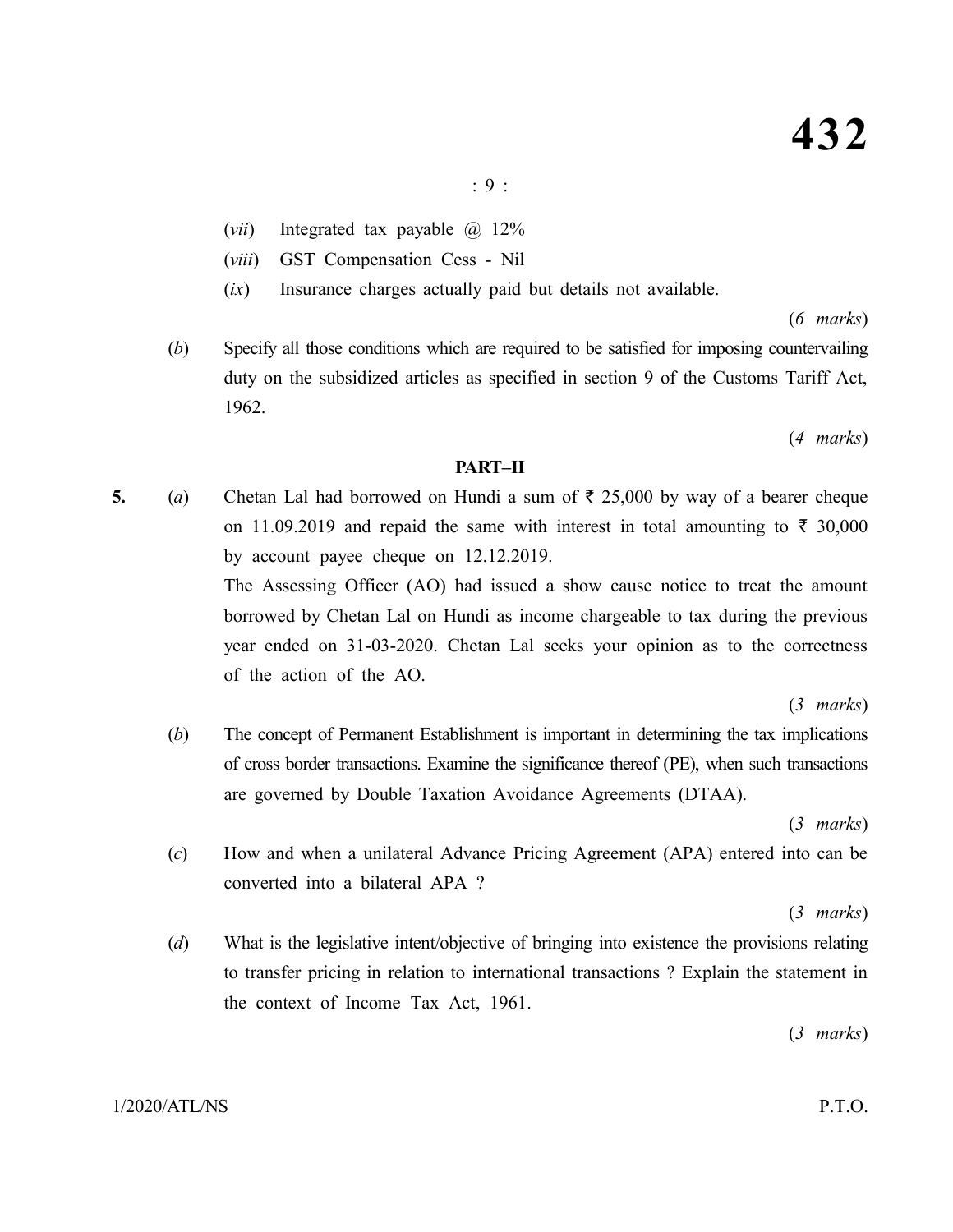(*e*) The Assessing Officer can complete the assessment of income from international transactions in disregard of the order passed by the Transfer Pricing Officer (TPO) by accepting the contention of the assessee. Explain.

(*3 marks*)

# *Attempt all parts of either Q. No. 6 or Q. No. 6A*

- **6.** (*a*) Examine in the context of provisions contained under the Income Tax Act, 1961 in each of the following independent cases and state in brief whether there exists business connection in each of the cases in India so as to bring the income earned in the previous year, if any to be taxed in India :
	- (*i*) Al Rahim Ltd a company resident in Dubai had setup a liaison office at Mumbai to receive trade enquiries from the customers in India. The work of the liaison office is not only restricted for forwarding the trade enquiries to the company in Dubai but was also to negotiates and enters into the contracts on behalf of Al Rahim Ltd with the customers in India.
	- (*ii*) John Muller Pty Inc a resident company of USA has set up a branch office at Delhi for the purpose of purchase of various materials which are being used for manufacturing its products. The branch office is engaged in selling the products manufactured by John Muller Pty Inc and also in providing the sales related services to the customers in India on behalf of John Muller Pty Inc.
	- (*iii*) Rajendra, a resident in India and based at NOIDA is appointed as agent by KOK Pty Inc a company incorporated in USA for exploring the Indian markets. He had not been given any authority to accept the orders but was allowed for canvassing the orders and then to communicate the same to company in USA. All the orders were directly received and accepted by the company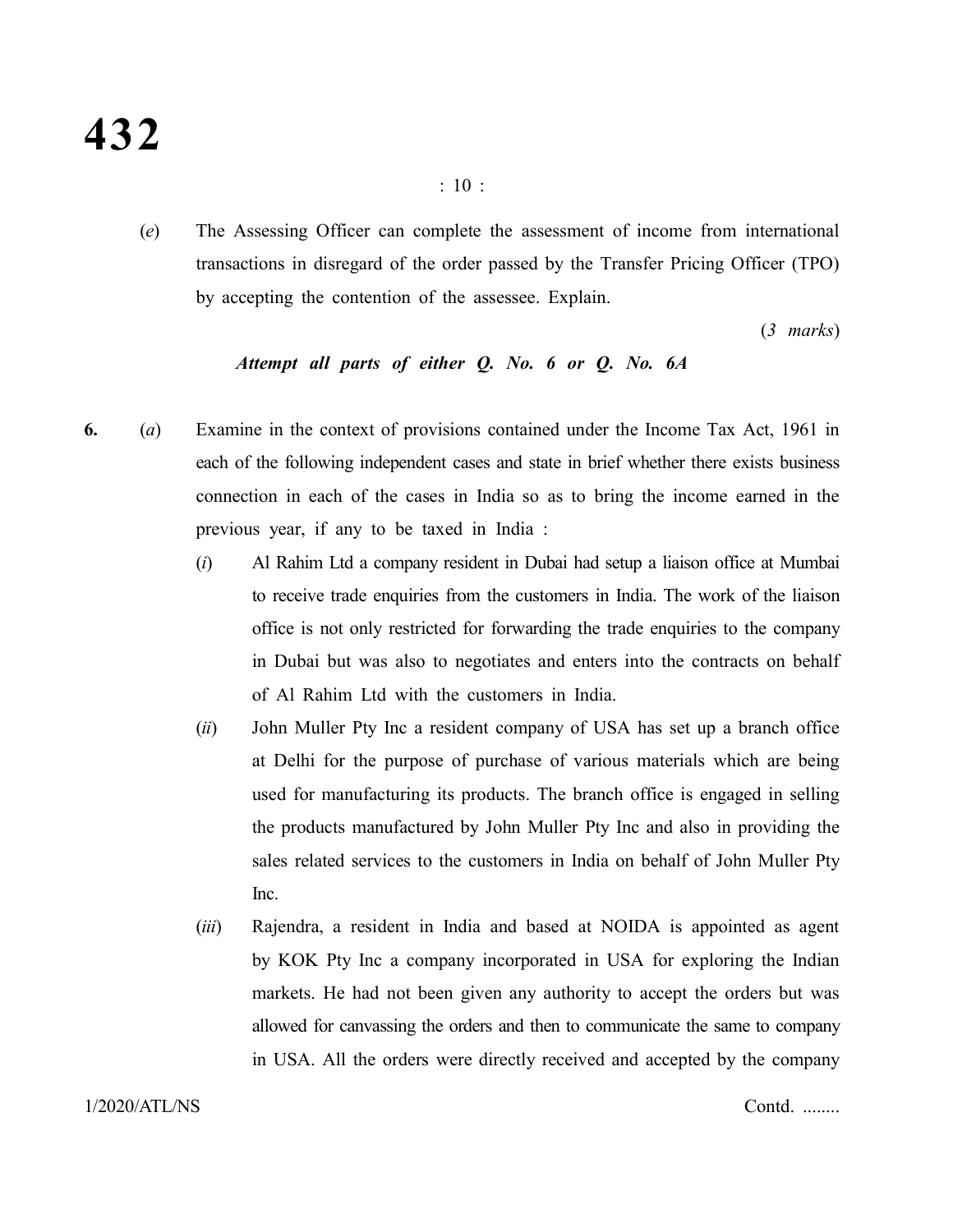and after receiving the price/value thereof, the delivery of goods was given directly by the company from any of its outlets outside India. None of the activities either of purchase of raw material or of manufacturing of finished goods took place in India. The agent was entitled to receive the commission as a percentage on the sales so concluded by KOK Pty Inc of USA.

(*2 Marks each = 6 Marks*)

- (*b*) Explain the taxability or otherwise of the following transactions entered into during the previous year 2019-20 in the hands of the recipients as per provisions contained under the Income-tax Act, 1961 :
	- (*i*) Nistha, a member of her father's HUF, transferred a house property owned by her to the HUF of her father without taking any consideration. The stamp duty value of the house property so transferred by her on the date of transfer is assessed at  $\bar{\tau}$  15,00,000. The property so transferred by her was given on rent by the HUF.
	- (*ii*) Akshat received 1000 shares as a gift of ATOZ Ltd having face value of  $\bar{\tau}$  10 each from his friend on the occasion of his 25th marriage anniversary. The fair market value on the date of gift of the shares of ATOZ Ltd was of  $\bar{\tau}$  100 per share. He also received a car from his nephew on the same day and the fair market value of the car on the date of gift was assessed at  $\bar{\tau}$  5,25,000.

(*4 marks*)

(*c*) Examine in brief the doctrine of "*form and substance*" in the context of tax planning under the Income Tax Act, 1961. Support your answer with the decided court cases explaining the principle of form and substance which will prevail in Income Tax matters.

(*5 marks*)